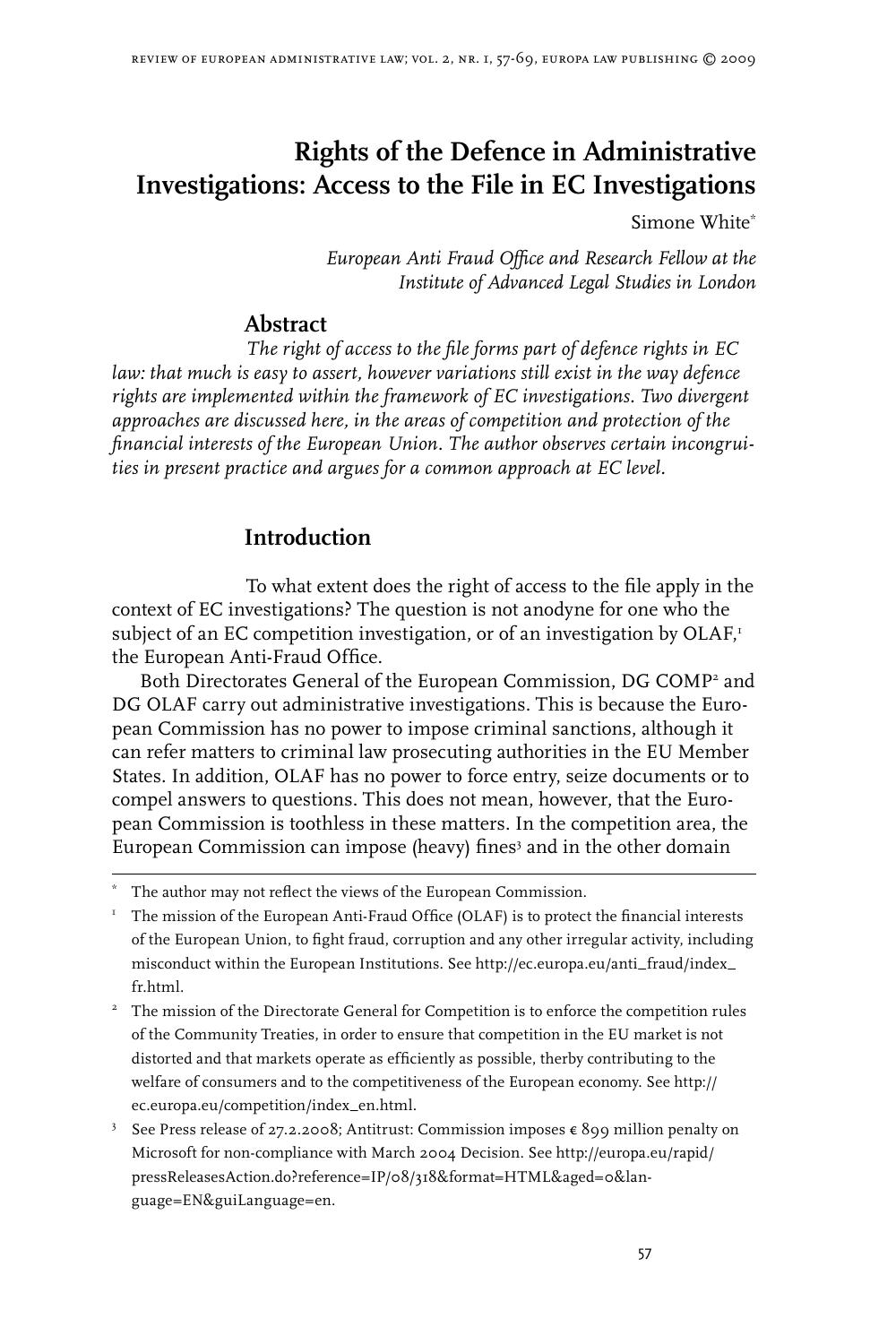that concerns us here, the protection of the financial interests of the EU, the European Commission can debar an economic operator or curtail an existing entitlement to EU funds.<sup>4</sup> The European Commission can also impose disciplinary sanctions on EC officials.

The ECtHR acknowledged that there is a need for criminal investigations to be conducted efficiently. This may imply that part of the information collected during investigations is to be kept secret, in order to prevent suspects from tampering with evidence and undermining the course of justice. However, this legitimate goal cannot be pursued at the expense of substantial restrictions on the rights of the defence.<sup>6</sup> The broad principle of access to the case file, based on the rights of the defence is well established in the context of criminal law. Access to the file is an aspect of the right to be heard, in accordance with Article 41(2) of the Charter of Human Rights and Article 6(1) ECHR.

This raises this issue of knowing to what extent this principle extends to administrative investigations or proceedings conducted by the European Commission (1 and 2 below). A secondary issue concerns the interaction between access to the file and access to documents, which is dealt with in 3 below. The article concludes with the benefits of convergence at EC level, in line with the situation in the EU Member States: a recent study found that all EU Member States granted access to the file in administrative proceedings.

See Articles 93 to 96 of Council Regulation 1605/2002 Financial Regulation applicable to the general budget of the European Communities and Article 133 of Commission Regulation 2342/2002, Implementing rules. Proposals for a new EU debarment policy have also been discussed, see Transparency International's Recommendations for the Development and Implementation of an effective Debarment System in the EU., 28.3.2006, Transparency International Secretariat, Berlin.

<sup>&</sup>lt;sup>5</sup> See Annex IX of Regulation 31 (EEC), II (EAEC), laying down the Staff Regulations of Officials and the Conditions of Employment of Other Servants of the European Economic Community and the European Atomic Energy Community, OJ P 45, 14.6.1962, p. 1385. These Staff Regulations are reviewed annually and were last consolidated in 2004.

European Court of Human Rights, Case of *Shiskov* v. *Bulgaria* application no 38822/97 judgment of 9 January 2003, p. 17.

O. Jansen and P.M. Langbroek (eds) (2007) *Defence rights during administrative investigations*, Intesentia, Antwerpen/Oxford, p. 110. This study was financed by OLAF.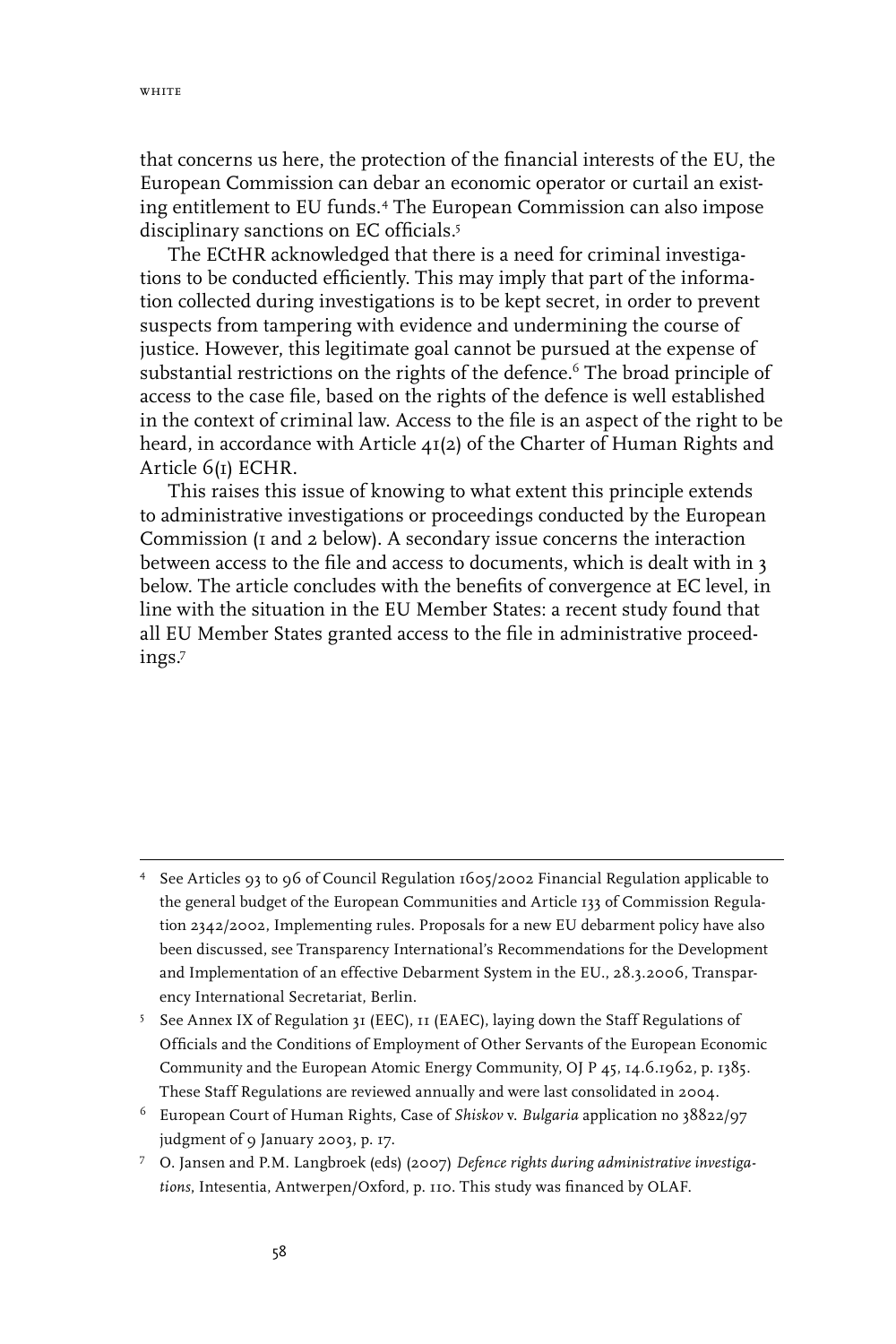# **1 Access to the File in EC Competition Law**

In EC competition matters, it is settled case-law that access to the file is closely bound up with the principle of respect for the rights of the defence. It is one of the procedural guarantees intended to protect the right to be heard.<sup>8</sup> This mirrors practice in the EU Member States.<sup>9</sup>

An early viewpoint was that a right of access to the file did not exist, in view of 'the administrative nature of Commission proceedings'.10 However, the Commission had to respect the rights of the defence and inform undertakings of all the essential facts of the case in order for them to submit their observations. It was not necessary that the entire record be made known to them<sup>II</sup>

Although regard for the rights of the defence requires that the undertaking concerned shall have been enabled to make known effectively its point of view on the documents relied upon by the Commission in making the findings on which its decision is based, there are no provisions which require the Commission to divulge the contents of its files to the parties concerned.<sup>12</sup>

In practice, this meant that until the early 1980s, in competition procedure, the person under investigation only had access to the essential information held against him by the European Commission. In the 1980s, the European Commission indicated a willingness to give access to the file in competition proceedings – that is to say all the documents in the possession of the Commission that were collected during the investigation. According to a Commission notice, the defendant undertaking must, in order to express his views on the conclusions reached by the Commission in its statement of objections, have access to all of the documents taking up the file, with the exception of documents relating to business secrets, confidential information and internal Commission documents.13 This includes information for and against the interested party.14

Ruling on an access to the file in Customs matters the Court<sup>15</sup> considered that, in order for the right to be heard to be exercised effectively, the

Joined Cases T-10/92, T-11/92, T-12/92 and T-15/92 *Cimenteries CBR and Others* v. *Commission* [1992] ECR II-2667, para. 38, and T-36/91 *ICI* v. *Commission* [1995] ECR II-1847, para. 69.

<sup>&</sup>lt;sup>9</sup> Ibid.

<sup>10</sup> Cases 56 and 58/64 *Consten and Grunding* v. *Commission* [1966] ECR 299.

<sup>11</sup> Ibid, see also Case C-85/76 *Hoffmann La Roche and Co AG* v. *Commission* [1979] ECR 461

<sup>12</sup> Case 43 and 63/82 *Dutch Books* [1984] ECR 19 and Case 62/86 *AKZO* [1991] ECR I-3359.

<sup>13</sup> Case T-92/98 *Interporc m und Export GmbH* v. *Commission et al* [1999] ECR II-3521, para. 44

<sup>14</sup> Case T-410/03 *Hoechst* v. *Commission* [2008] ECR II-881, points 136-137, 581-582.

<sup>15</sup> Case T-42/96 *Eyckeler AG* v. *Commission* [1998] ECR II-401, para. 81.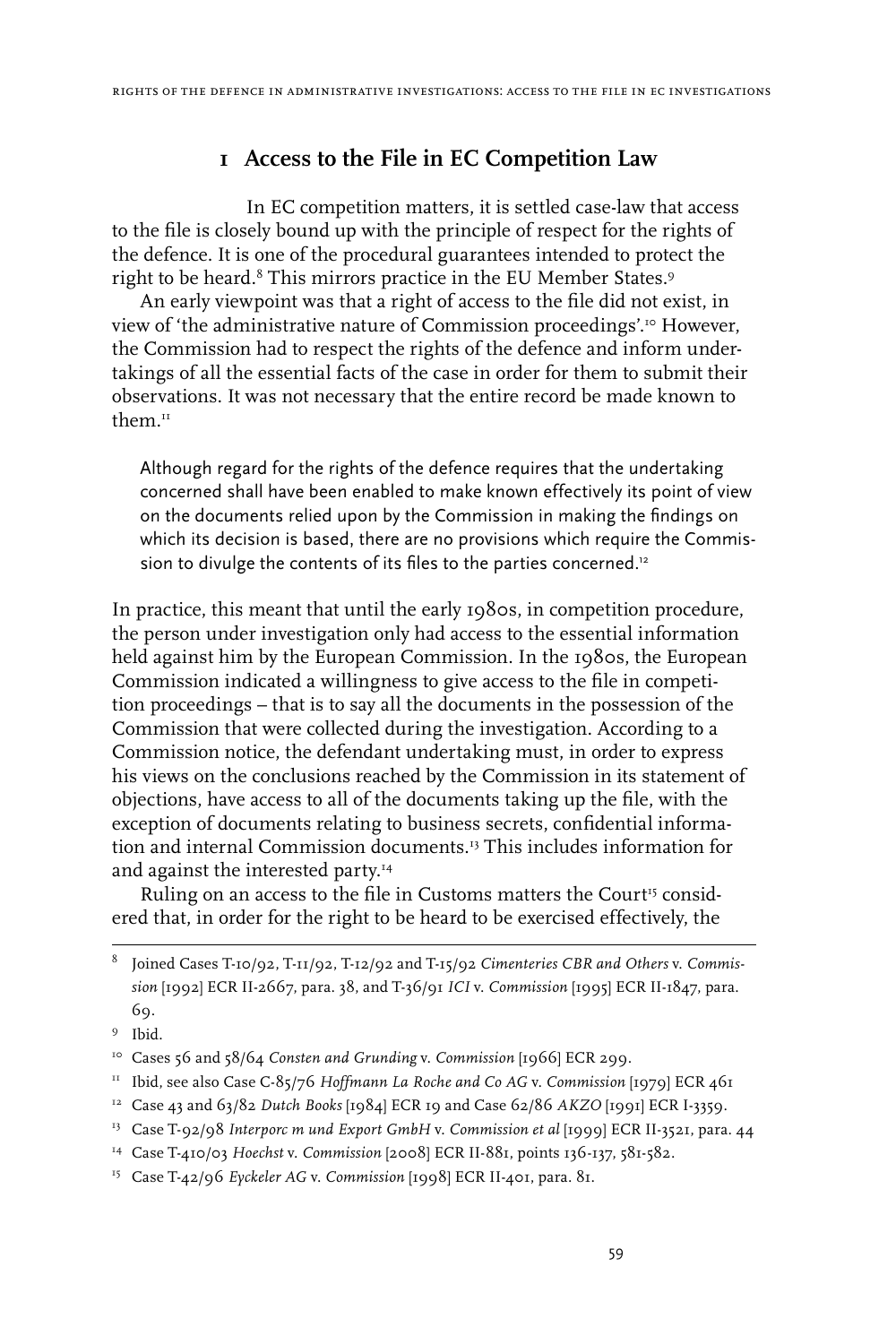Commission must provide access to all non-confidential official documents concerning the contested decision, if requested to do so. Indeed, documents which the Commission does not consider to be relevant may well be of interest to the applicant. If the Commission could unilaterally exclude from the administrative procedure those documents which might be detrimental to it, which could constitute a serious breach of the rights of the defence.

This seems to be in line with *Aalborg*, 16 where the Court ruled that the Commission must give the undertaking concerned the opportunity to examine all the documents in the investigation which may be relevant for its defence,17 including incriminating and exculpatory evidence.18

Following the *Hercules*19 judgment, the European Commission adopted a procedure involving the withdrawing of certain documents from a file before access is granted. Business secrets, certain categories of confidential information and internal Commission documents can be withdrawn from the file by the European Commission before granting access. There is no precise definition of a business secret, although this is held to include information as to business activities, internal price calculations and technical knowhow.20 *Elhermann* and *Drijber* have argued that 'the conflict between respecting the rights of the defence and preserving confidentiality is probably the most delicate of all conflicting legal obligations'.<sup>21</sup>

One important issue is of knowing when access should be granted, that is to say at what stage of an investigation or contradictory procedure. The ECJ stated in 1972 that the statement of objection,<sup>22</sup> rather than the opening of an investigation constituted the determining act of procedure.<sup>23</sup> The Court of First Instance clarified that:

 $16$  See note 16.

<sup>&</sup>lt;sup>17</sup> Cases C-204-203, 211, 217, and 219/00 P Aalborg Portland [2004] ECR I-123, para. 68.

<sup>18</sup> P. Craig (2006) *EU Administrative Law*, p. 368.

<sup>19</sup> Case T-7/89 *SA Hercules Chemicals BV* v. *Commission* [1991] ECR II-1711, paras. 53-54.

<sup>20</sup> C.D. Ehlermann and B.J. Drijber (1996) *Legal Protection of enterprises: administrative procedures, in particular access to files and confidentiality*, p. 382.

<sup>&</sup>lt;sup>21</sup> Ibid, p. 376.

<sup>&</sup>lt;sup>22</sup> According to the European Commission, a statement of objection is 'a written communication which the Commission has to address to persons or undertakings before adopting a decision that negatively affects their rights. This obligation of the Commission flows from the addressee's rights of defence which require that they be given the opportunity to make their point of view known on any objection the Commission may wish to make in a decision. The SO must contain all objections on which the Commission intends to rely upon in its final decision. The SO is an important procedural step foreseen in all competition procedures in which the Commission has the right to adopt negative decisions.'

<sup>23</sup> Case 57/69 *ACNA* v. *Commission* [1972] ECR 933.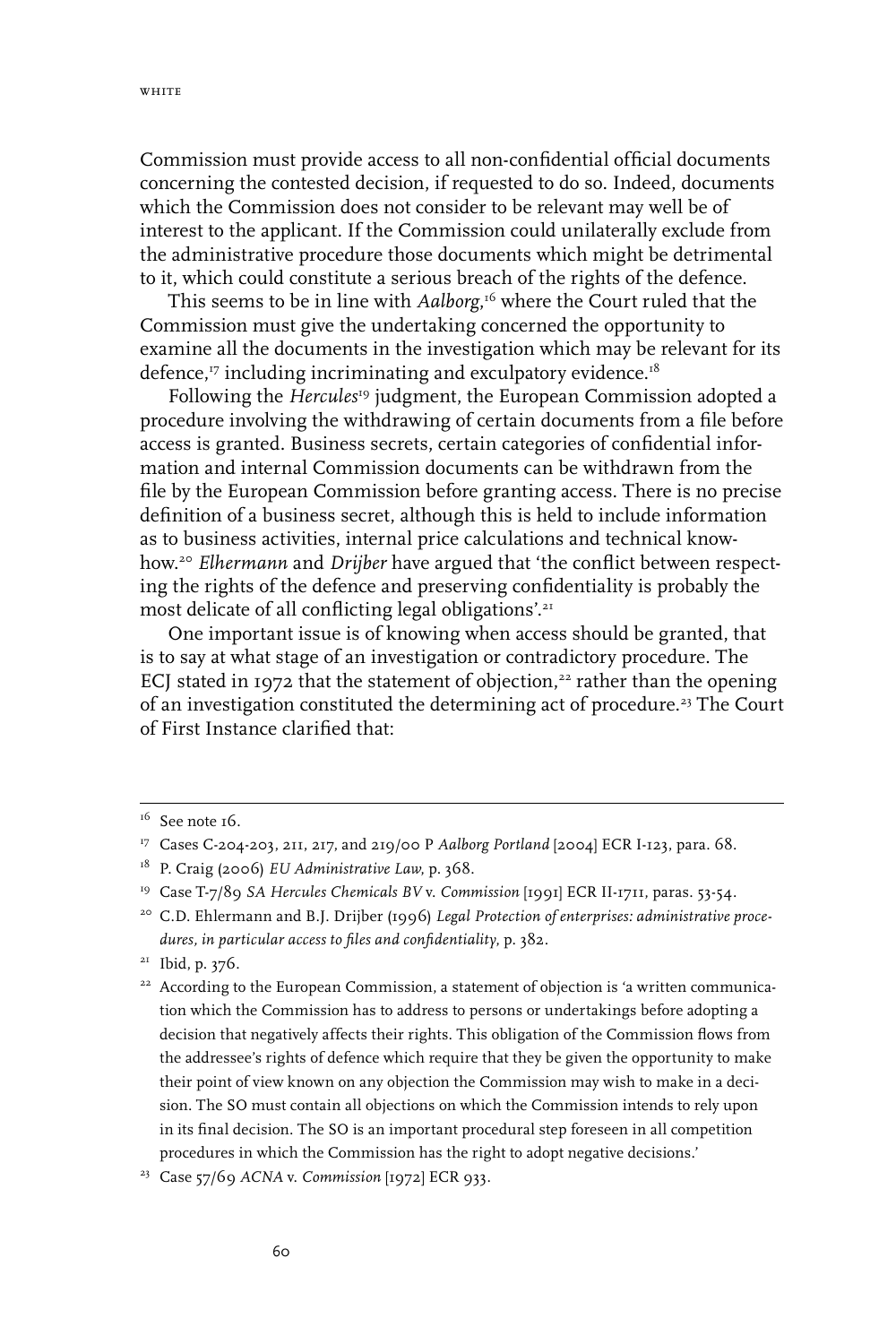'Access to the file is […] one of the procedural guarantees intended to protect the rights of the defence and to ensure, in particular that the right to be heard [...] can be exercised effectively. It follows that the right of access to the file compiled by the Commission is justified by the need to ensure that the undertakings in question are able to defend themselves against the objections made against them in the statement of objection.<sup>24'</sup>

The CFI also underlined that the European Commission runs the risk of having its final decision overturned if it does not ensure that proper access to its files is given.<sup>25</sup> Only documents cited or mentioned at the time of giving access to the file can be used as evidence.<sup>26</sup> Access to the file was subsequently codified in Regulation 1/2003. 27 Professional secrecy applies without prejudice to provisions on access to the file. Article 27(2) of Regulation 1/2003 $^{\scriptscriptstyle 28}$  states as follows:

'The rights of defence of the parties shall be fully respected in the proceedings. They shall be entitled to have access to the Commission's file subject to the legitimate interests of undertakings in the protection of their business secrets. The right of access to the file shall not extend to confidential information and internal documents of the Commission or the competition authorities of the Member States.'

In competition procedure, therefore, the right of access to the file has evolved roughly in three stages: firstly, the right of a person under investigation to gain access to information held against him as part of an investigation process was granted. Secondly, the contents of the file that can be transmitted to a person under investigation were defined. Thirdly, these rights have been codified or are in the process of being codified.

The European Courts of Justice have ruled that a statement of objection in competition proceedings has binding legal effects and triggers a right of access to the file. However, Wills has argued<sup>29</sup> that a right of access to the file would also be useful in relation to commitment decisions taken in accordance with Article 9 of Regulation 1/2003. 30 These decisions have an adverse

<sup>24</sup> Joined Cases T-10/92 and others *Cimenteries CBR SA and Others* v. *Commission* [1992] ECR II-2667.

<sup>25</sup> Ibid, para. 47.

<sup>26</sup> Case T-44/02 OP *Dresdner Bank* v. *Commission* [2006] ECR II-3567, 155-157.

<sup>&</sup>lt;sup>27</sup> Council Regulation 1/2003 on the implementation of the rules of competition laid down in Articles 81 and 82 of the treaty OJ 2003 L 1/1. See Article 28 for professional secrecy.

 $28$  Ibid.

<sup>29</sup> W.P.J. Wils (2008) *Efficiency and justice in European anti-trust enforcement*, Hart Publishing, p. 34-38.

<sup>&</sup>lt;sup>30</sup> See note 27 above.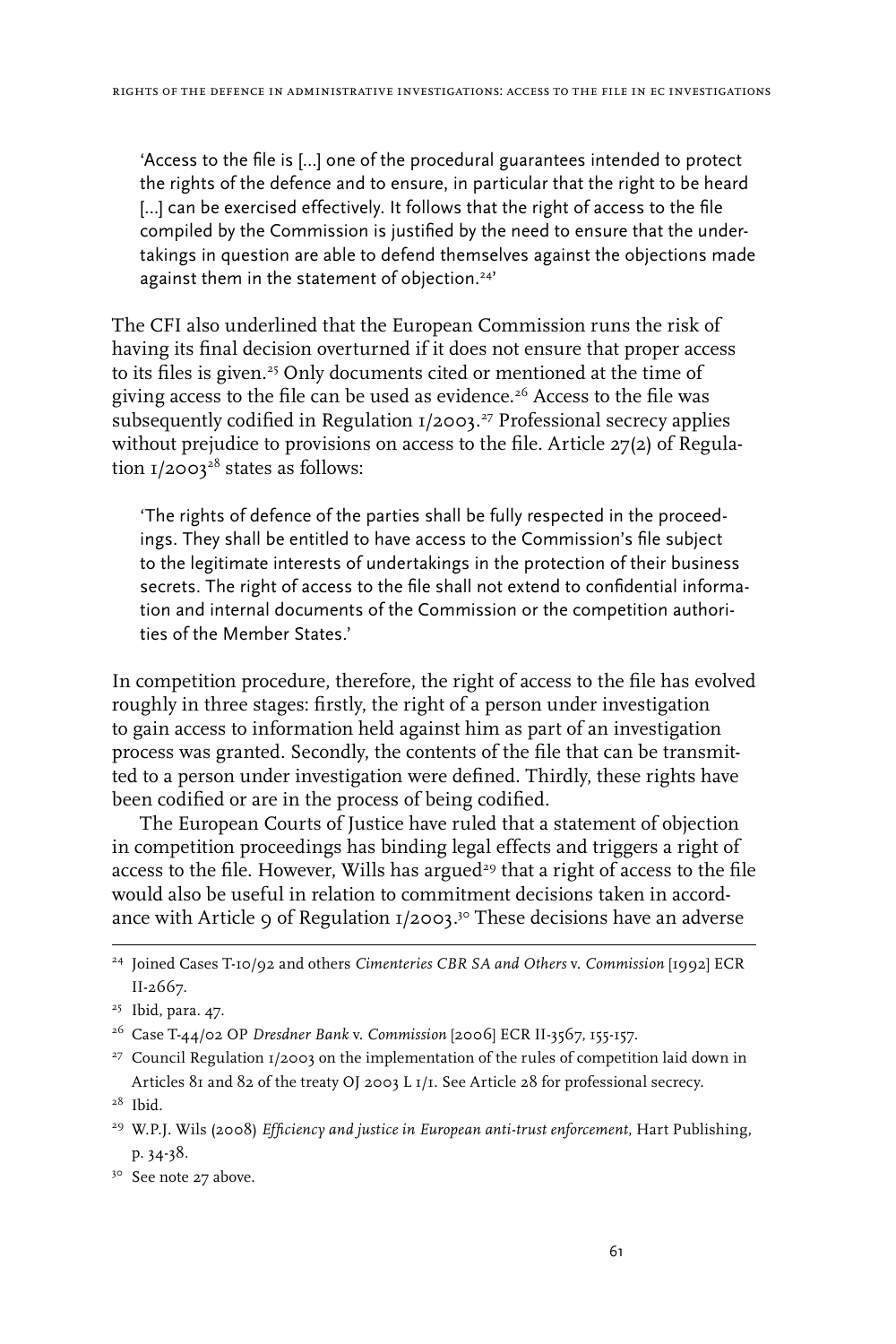effect on the undertaking concerned, as they expose them to the risk of fines and periodic payments in case of failure to comply. However, the European Courts of Justice have hitherto relied on the formal nature of the accusation, rather than its contents.

#### **2 Access to the File in OLAF Investigations**

In the competition field, access to the file has been codified and that the statement of objection acts as a trigger for access to the case file. EC rights of the defence, including the right of access to the file, have evolved over a period of time, especially in competition procedure, where over forty years of experience and jurisprudential developments have borne fruit. OLAF was only created in 1999 $3<sup>1</sup>$  and EC jurisprudence concerning OLAF's investigations has evolved over a shorter period.

OLAF carries out external investigations<sup>32</sup> in the EU Member States and in third countries, which include on the spot checks. OLAF also carries out  $(internal)$  investigations<sup>33</sup> within the institutions, bodies, offices and agencies of the European Union. It investigates serious matters relating to the discharge of professional duties such as to constitute a dereliction of the obligations of officials and other servants of the Communities liable to result in disciplinary or, as the case may be, criminal proceedings, or an equivalent failure to discharge obligations on the part of members of institutions and bodies, heads of offices and agencies or members of the staff of institutions, bodies, offices or agencies that are not subject to the Staff Regulations.

No right of access to the file has hitherto been recognised, although a right to be informed that OLAF has opened an investigation and a right to be heard exists in internal investigations. An official may however exercise his right of access to the file during a subsequent disciplinary or a judicial procedure.

*Jansen* and *Langbroek* have argued that the right to be heard does not apply to OLAF investigations, because of their preliminary nature: 'It is not certain that a person under investigation should be heard under the OLAF investigation, especially because OLAF cannot impose sanctions. The moment of hearing is up to the decision-making authority if OLAF did not hear the person that will be charged eventually'.34 Their comments may

 $3<sup>T</sup>$  Commission Decision 1999/352 establishing the European anti-Fraud Office (OLAF) OJ 1999 L 136/20; Regulation 1073/99 of the European Parliament and of the Council concerning investigations conducted by the European Anti-Fraud Office (OLAF) OJ L 136/1.

 $32$  Article 3 of Regulation 1073/99 OJ 1999 L 136/1 concerning investigations conducted by the European Anti-Fraud Office (OLAF).

<sup>33</sup> Internal investigations are defined in Article 4 of Regulation 1073/99 OJ 1999 L 136/1 concerning investigations conducted by the European Anti-Fraud Office (OLAF).

<sup>34</sup> O. Jansen and P. Lanbroek (eds), p. 30-31, see note 7.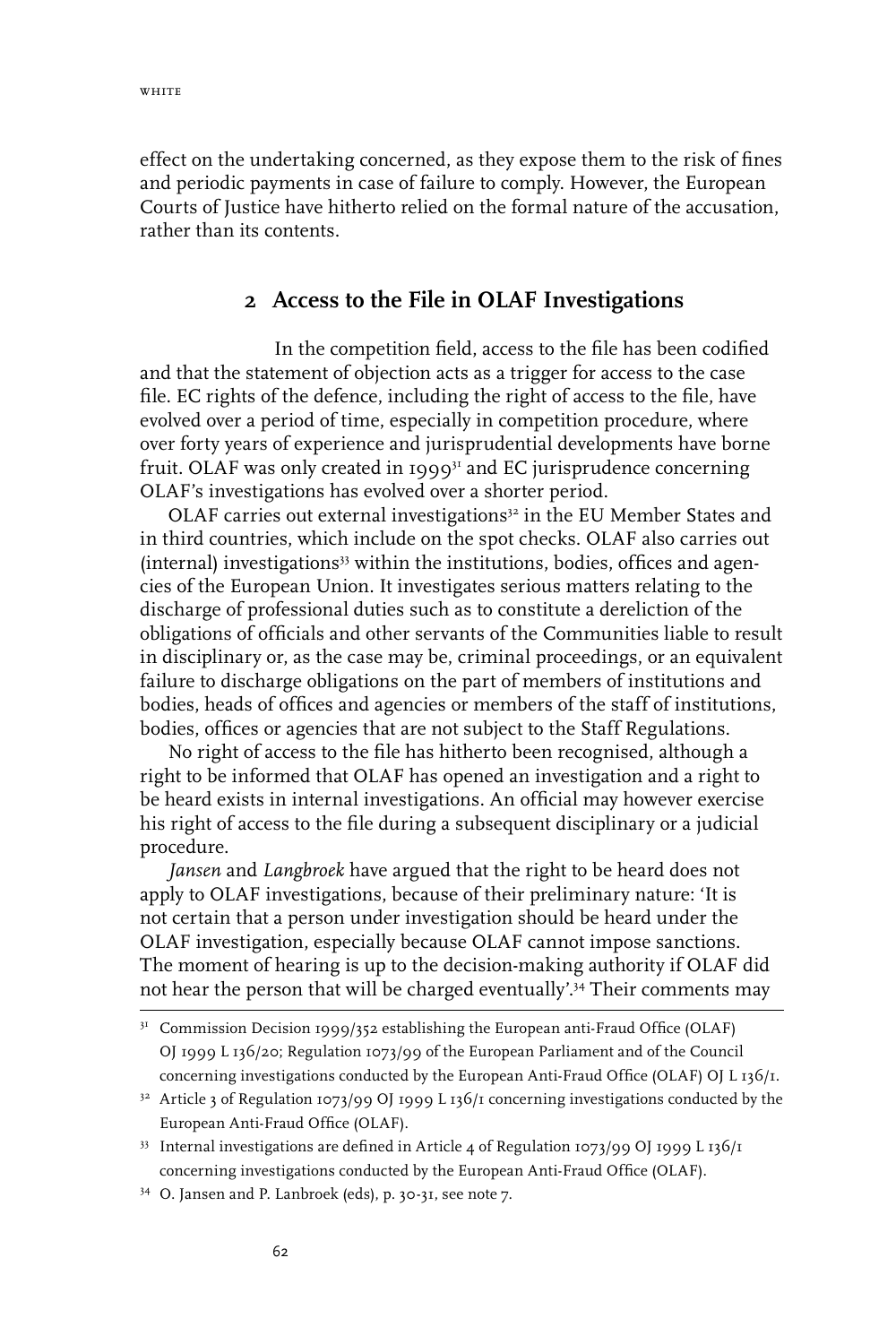be correct with respect to the external investigations<sup>35</sup> carried out by OLAF, where EC legislation does not expressly provide for a right to be heard. However, with respect to internal investigations, they would appear to overlook Article 4 of Commission Decision 1999/396, 36 which states:

'Where the possible implication of a Member, official or servant of the Commission emerges, the interested party<sup>37</sup> shall be informed rapidly as long as this would not be harmful to the investigation. In any event, conclusions referring by name to a Member, official or servant of the Commission may not be drawn once the investigation has been completed without the interested party's having been enabled to express his views on all the facts which concern him.

In cases necessitating the maintenance of absolute secrecy for the purposes of the investigation and requiring the use of investigative procedures falling within the remit of a national judicial authority, compliance with the obligation to invite the Member, official or servant of the Commission to give his views may be deferred in agreement with the President of the Commission or its Secretary-General respectively.'

This rule extends to all institutions, bodies offices and agencies of the EC, through the Inter-institutional Agreement of 25 May 1999.38 But does this constitute sufficient protection for the rights of the defence?

In *Nikolaou* v. *Commission*, the applicant argued that in its internal investigation, OLAF should have given access to the file, in accordance with competition jurisprudence on the right of access to the file, in particular *Hercules Chemicals*. 39 However the Court ruled that this rule did not extend to OLAF investigations.40 The CFI stated in *Nikolaou* that Article 4 of Commission Decision 1999/396 offered sufficient protection for the rights of the defence.41 Inasmuch as an investigation procedure does not lead to an act with binding legal effects, a failure to follow a contradictory procedure at this stage does not harm the interested party.42

- <sup>36</sup> Commission Decision 1999/396 OJ 1999 L 149/57 concerning the terms and conditions for internal investigations in relation to the prevention of fraud, corruption and any illegal activity detrimental to the Communities' interests.
- 37 This refers to the person under investigation.
- $3^8$  OJ 1999 L 136/15. Inter-institutional Agreement between the European Parliament, the Council of the European Union and the Commission of the European Communities concerning internal investigations by the European Anti-Fraud Office (OLAF).
- 39 Case T-7/89 *Hercules Chemicals* v. *Commission* [1991] ECR II-1711, para. 56.
- 40 Case T-259/03 *Kalliopi Nikolaou* v. *Commission* [2007] ECR II-99.
- 41 Ibid, *Nikolaou* v. *Commission*, para. 245.
- 42 Case T-259/03 *Kalliopi Nikolaou* v. *Commission*, see note 40*,* para. 246.

<sup>35</sup> Article 3 of Regulation 1073/99 OJ 1999 L 136/1. OLAF carries out on-the-spot checks in the EU Member States and in third countries, in accordance with the relevant third country agreements in force.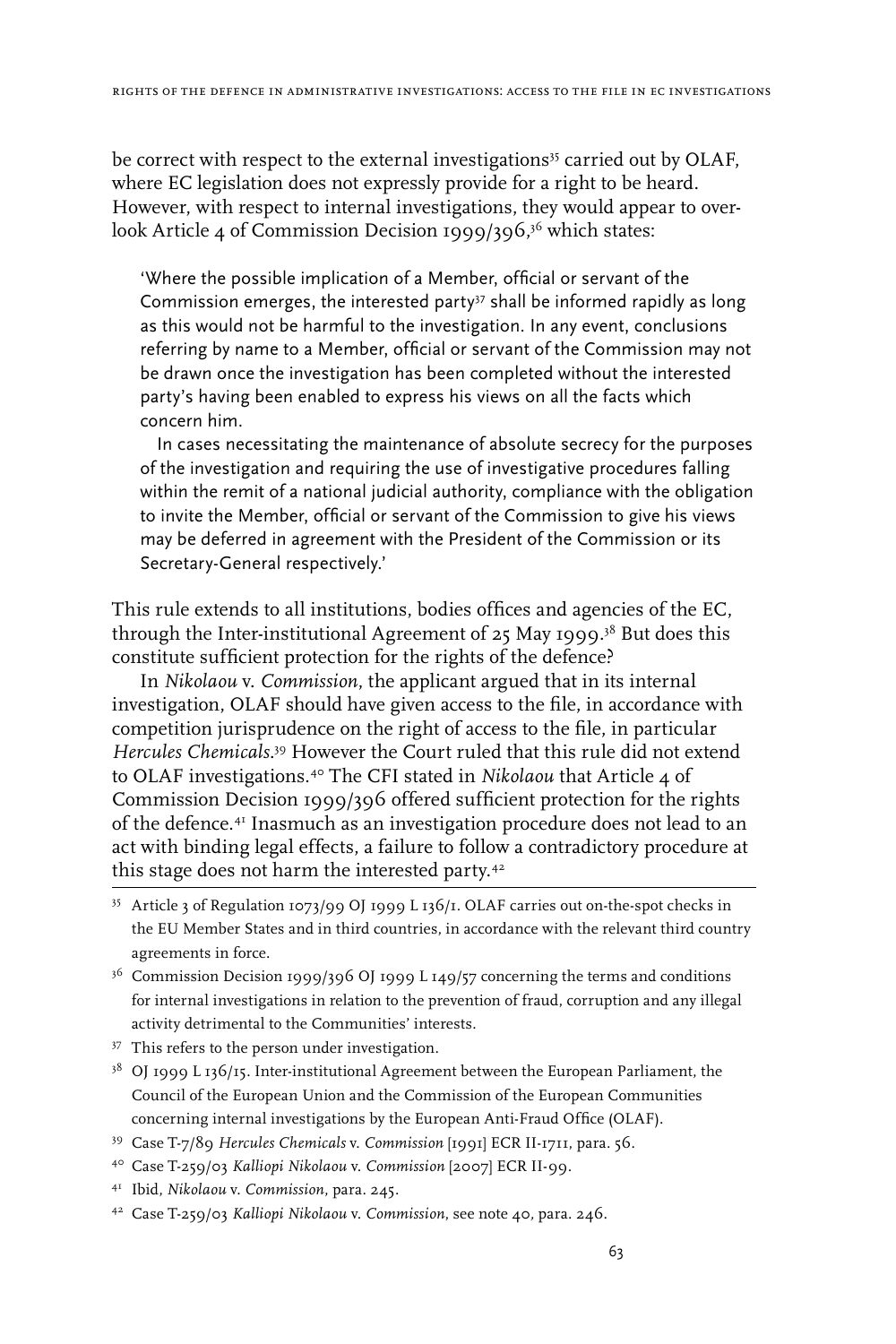The European Courts of Justice also ruled in *Gomez Reino*<sup>43</sup> and *Nikolaou*44 that the conclusions of an OLAF (internal) investigation contained in a final report had no binding legal effects.45 Only a measure which produces binding legal effects, such as to affect the interests of an applicant by bringing a distinct change in his legal position is an act or decision which may be the subject of an action for annulment.<sup>46</sup>

In *Tillack,*<sup>47</sup> the applicant argued that he should have a right to an effective judicial protection against OLAF's decision to request assistance from the Belgian authorities in order to identify his source of information and he applied for OLAF's decision to be annulled. He argued that the actions of the Belgian authorities flowed directly from the decision of OLAF to 'file a complaint against him'. He observed that OLAF was a most important organ whose activities enjoy the firm support of the Member States. Not to have given effect to a request by OLAF to seize 'evidence' could therefore have seemed to be a breach by the Kingdom of Belgium of the duty of loyal cooperation set forth in Article 10 EC. The Court confirmed the ruling of the CFI<sup>48</sup> and the application for annulment was found to be inadmissible. Investigation reports drawn up by OLAF do not produce binding legal effects. They are only recommendations and it is entirely up the national authorities, or to the institution, to decide whether a judicial procedure or a disciplinary procedure should be opened.

However, some learned commentators have argued that the wide latitude ascribed by the ECJ to national authorities in deciding whether to act on information received by OLAF perhaps overstates the capacity for independent action actually available to them.49 Cases F-5/05 and F-7/05, *Violetti and Schmit v. Commission*,<sup>50</sup> if confirmed on appeal, may well herald a change. The EC Civil Service Tribunal annulled a decision by OLAF to send information to the Italian judicial authorities, following a breach of Article 4 of Decision 1999/396, recognising its binding legal effects. The presence of

- 46 Cases C-476/93 P *Nutral* v. *Commission* [1995] ECR I-4125, paras. 28 and 30; Case T-54/96 *Oleifici Italiani and Fratelli Rubino* v. *Commission* [1998] ECR II-3377, para. 48; Joined Cases T-127/97 *Coca Cola* v. *Commission* [2000] ECR II-1733, para. 77; Case T-193/04 R *Tillack* v. *Commission* [2004] ECR II-3575, para. 38.
- 47 Case T-193/04 R *Tillack* v. *Commission* [2004] ECR II-3575, para. 35.
- 48 Case C-521/04 PR *Tillack* v. *Commission* [2005] ECR I-3103, para. 32.
- 49 See for example J. Wakefield (2008) Case T-193/04 *Hans Martin Tillack* v. *Commission* [2006] ECR II-3995, and *CMLRev* 45: 199-121, 2008.
- 50 Cases F-5/05 and F-7/05 *Antonello Viletti qnd Nadine Schmitt* v. *Commission*, judgment of 28 April 2008.

<sup>43</sup> Case T-215/02 *Santiago Gomez Reino* v. *Commission* [2003] ECR II-1685, para. 50 et seq.

<sup>44</sup> Case T-259/03 *Kalliopi Nikolaou* v. *Commission*, see note 40*,* para. 246.

<sup>45</sup> See also Case T-29/03 [2004] ECR II-2923, para. 32 et seq; Case T-193/04 *Tillack* v. *Commission* [2004] ECR II-3575, paras. 38 to 47, confirmed in appeal Case C-521/04 PR [2005] ECR I-3103, paras. 28 to 34.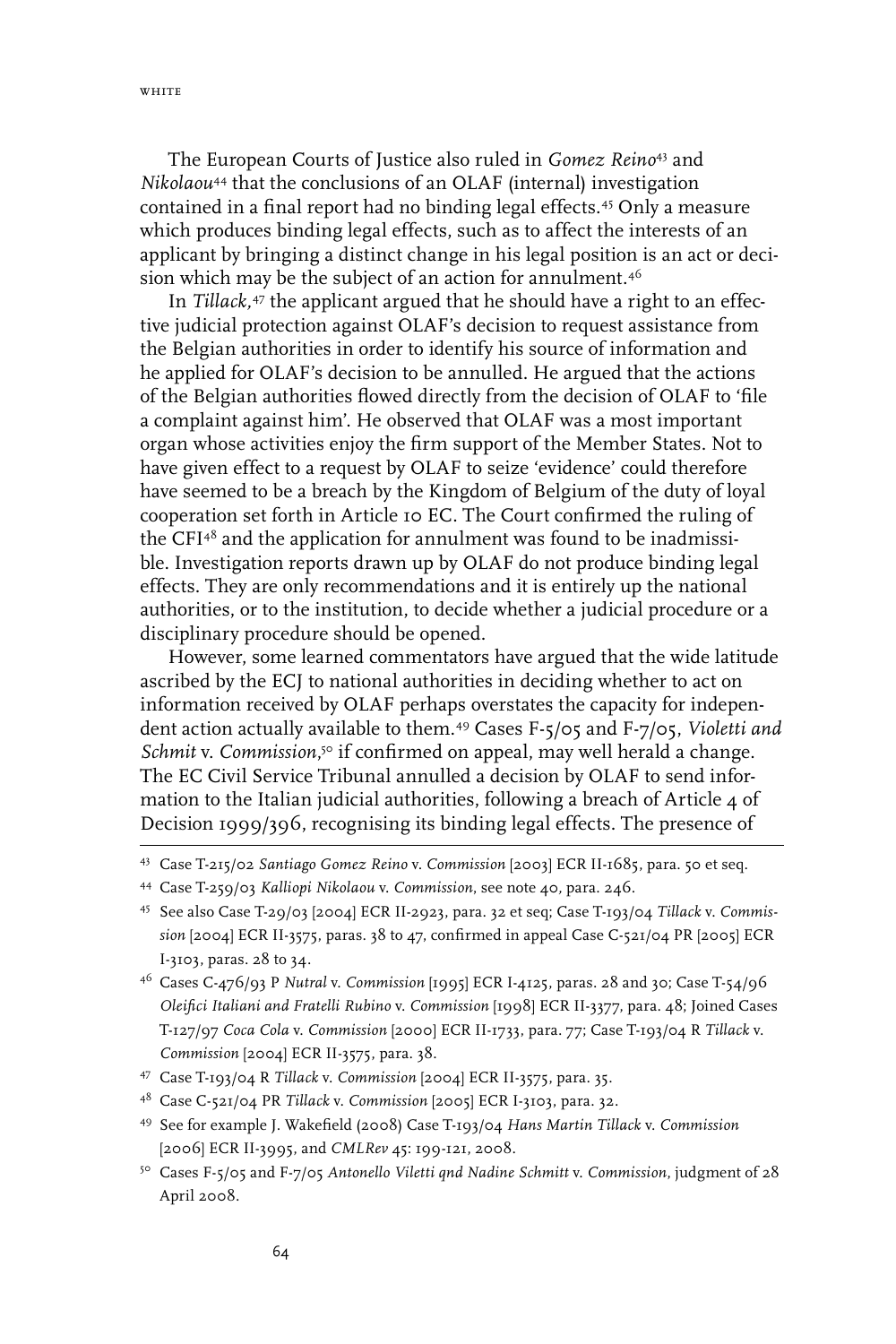a legally binding act in turn attracts specific rights of the defence, such as access to the file.

A later application by Mr Tillack to the ECtHR against Belgium<sup>51</sup> led to Belgium being found to have breached Article 10 ECHR, after Mr Tillack's home was searched by the Belgian authorities, who also asked him to identify his sources in respect of the afore mentioned OLAF matter. The ECtHR held that the right of a journalist to protect his or her sources falls under Article 10 of the European Convention on Human Rights on freedom of expression. According to the Court, the right to protect sources is not a mere privilege to be granted or taken away depending on the lawfulness or unlawfulness of their sources. Rather the right to protect sources is part and parcel of the right to information – which should have been treated with the utmost caution in the case of *Tillack*, who had been under suspicion because of vague, uncorroborated rumours, as subsequently confirmed by the fact that he had not been charged.52 One interesting aspect of this case is that the applicant managed to get redress from the ECtHR against Belgium.

In internal investigation carried out by the European Anti-Fraud Office, the interested party (or his lawyer or other representative) has no right of full access to the OLAF investigation file. This right is provided at a later stage, either during the disciplinary proceeding, when he has a right to 'all documents directly related to allegations made against him' (Article 2 of Annex IX of the Staff Regulations) or during the national judicial proceedings.53 Officials (and others in external investigations) are therefore not acquainted with the contents of an OLAF case file until it is the hands of a national authority.

The letter informing the interested party (i.e. a person under investigation) must contain a summary of the allegations.54 Interested parties should normally be given the opportunity to express their views on all the facts which concern them. In this, it appears that interviews are considered by OLAF to have a key role: 'presenting the facts to an interested party during an interview does not usually require disclosure of evidence.'55

In *Franchet and Byk*, the CFI took a dim view of the failure to inform an interested party.<sup>56</sup> It also took the view that the OLAF Supervisory Committee should be consulted (rather than just informed) before investigation information or reports were to be sent to national authorities.57 According to

<sup>51</sup> European Court of Human Rights: *Tillack* v. *Belgium* application 20477/05, judgment of 27 November 2007.

<sup>52</sup> Ibid.

<sup>53</sup> OLAF Manual, version of 25 February 2005, p. 121.

<sup>54</sup> Ibid, page 120.

<sup>55</sup> OLAF Manual, see note 53 above, p. 96-97.

<sup>56</sup> Case T-48/05 *Franchet and Byk* v. *Commission*, judgment of 8 July 2008, paras. 156-176.

<sup>57</sup> Case T-48/05 *Franchet and Byk* v. *Commission*, judgment of 8 July 2008, paras. 168-170.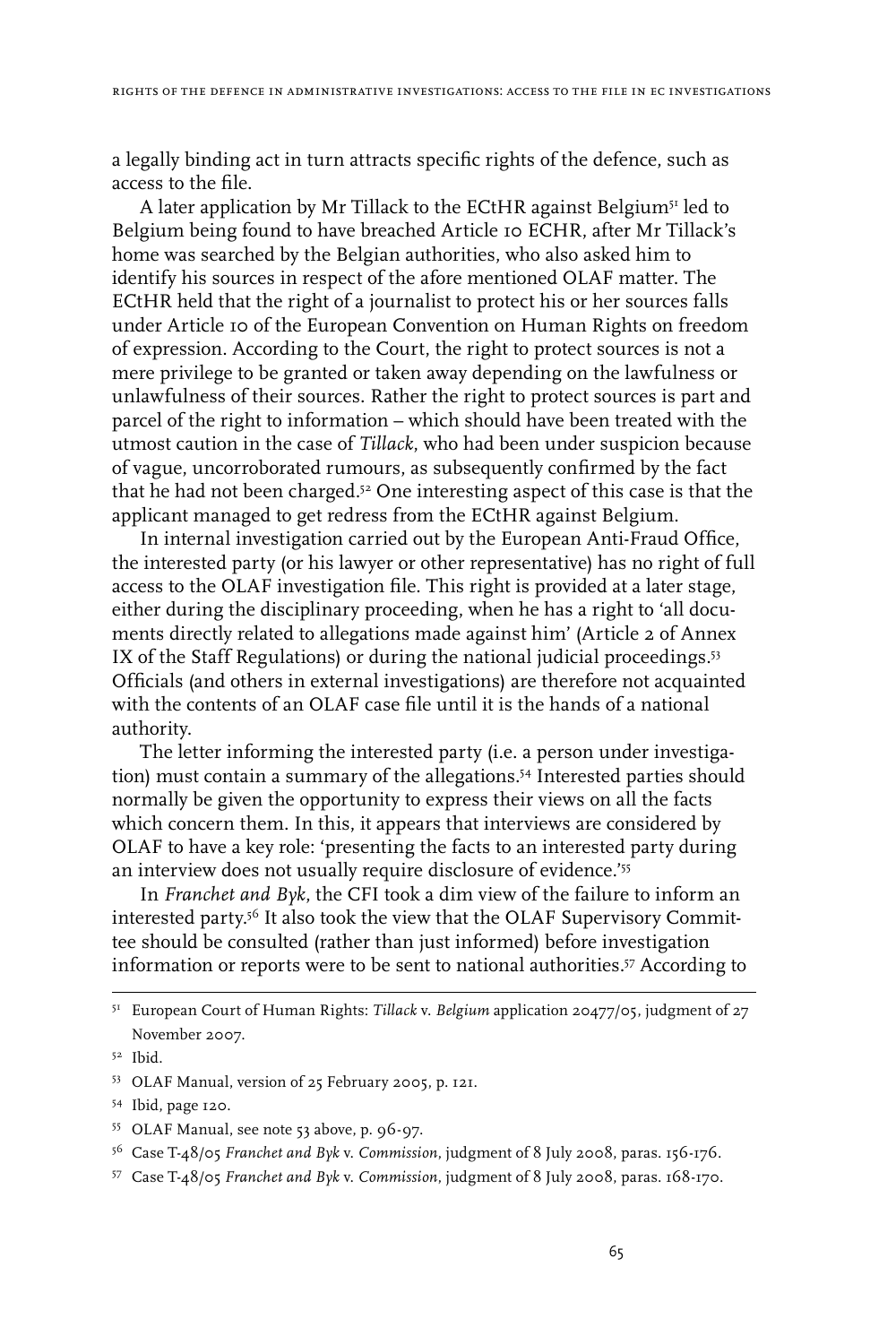the Court, the procedure in Article 11(7) of Regulation 1073/99 $^{58}$  is intended to ensure a protection of the rights of persons investigated by OLAF.59 The CFI therefore showed that it placed some importance on mechanisms needed to ensure the respect for fundamental rights, even if it did not consider access to documents to be an integral part of the rights of the defence in internal investigations carried out by OLAF, a directorate-General of the European Commission.

The lack of formal accusation means that there is no access to the file at any stage during an OLAF investigation. Within the context of internal investigations, the legislator has made provision for a person under investigation to be informed that he is being investigated and for him to be heard before OLAF reaches conclusions. This must be contrasted with the situation under Regulation 1/2003, described earlier, where access to the file is granted. This leaves open the possibility that a person under investigation might gain access to documents in the file under Regulation 1049/2001, which regulates public access to European Parliament, Council and Commission documents<sup>60</sup>

#### **3 Access to the File** *v.* **Access to Documents**

Access to the file should not be confused with the right of access to documents under Regulation 1049/2001, 61 which is addressed to any citizen of the European Union, and any natural or legal person residing or having its registered office in a Member State. Unlike the right of access to documents, the right of access to a file only exists in the context of a contradictory procedure. However, there is an interaction between access to the file and access to documents.

In *VKI*,<sup>62</sup> the Court clearly delineated between access to the file, which creates a privileged right of access for interested parties, and access by third parties. Third parties can exercise their right of access through Regulation 1049/2001 without having to show a particular interest. This is because this Regulation defines access widely.

<sup>&</sup>lt;sup>58</sup> 'The Director shall inform the Committee of cases requiring information to be forwarded to the judicial authorities of a Member State.' OLAF has given a wide interpretation of this requirement by informing the Supervisory Committee of all cases (not just investigation cases) to be transmitted either to national authorities or institutions.

<sup>59</sup> Ibid, 168.

<sup>60</sup> Regulation 1049/2001 OJ 2001 L 145/43 of the European Parliament and the Council, of 30 May 2001, regarding public access to European Parliament, Council and Commission documents.

 $61$  Ibid.

<sup>62</sup> Case T-2/03 *Verein für Konsumenteninformation* v. *Commission* [2005] ECR II-1121.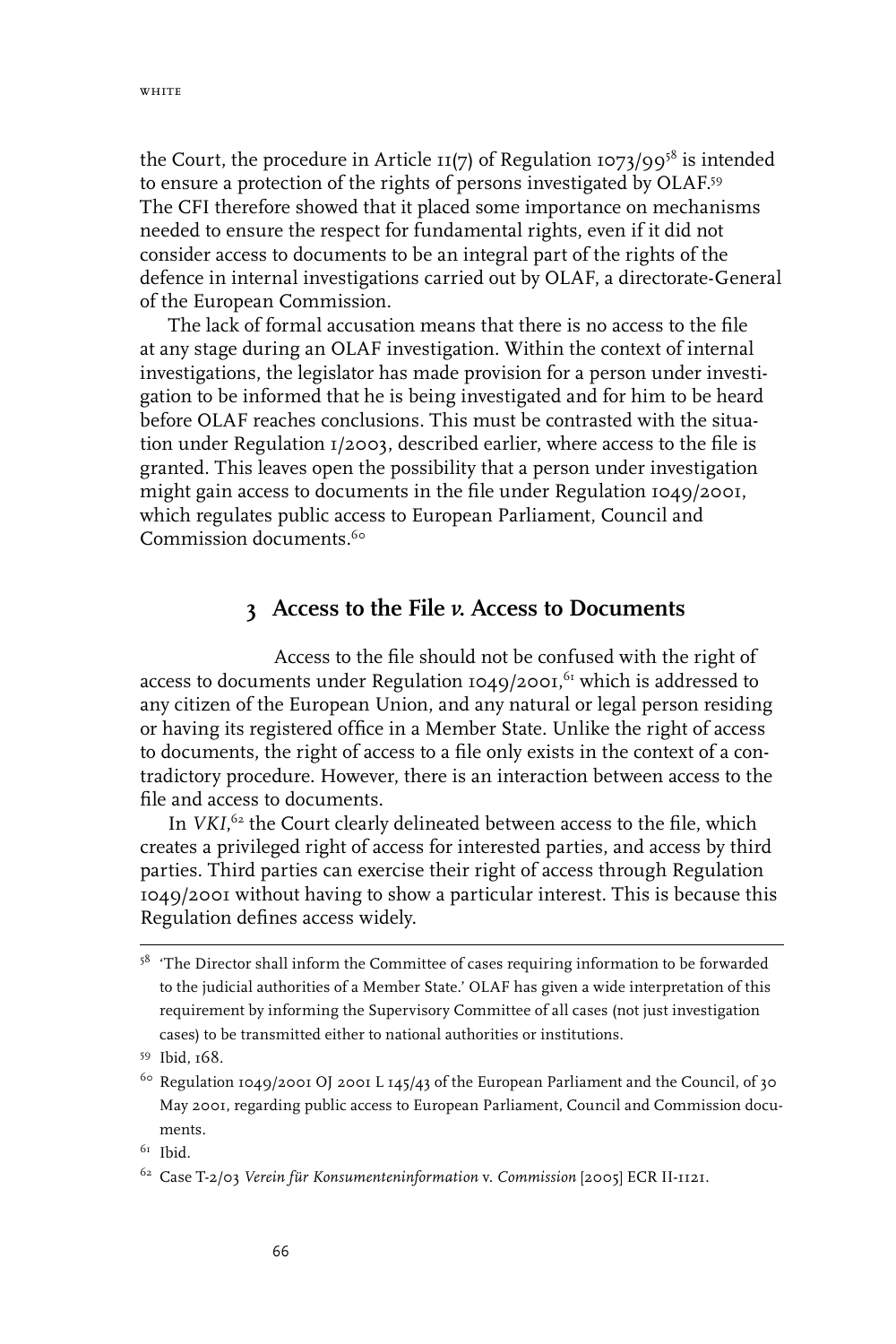This mirrors the approach taken in some of the Member States. A 2007 study,<sup>63</sup> financed by the European Commission, compared legal systems in England and Wales, Germany, Italy, The Netherlands, Romania, Sweden and Switzerland with respect to defence rights during administrative investigations. It found that, in all those systems, the right of access to information and the right of access to the file were closely related. For a person under investigation, the right of access becomes a specific defence right whenever it is invoked by that person.<sup>64</sup>

This means that persons who are the subject of an OLAF investigation and who do not enjoy a right of access to the file retain the option of requesting access through Regulation 1049/2001. Access can however be refused under Article 4 (2) of Regulation 1049/2001. This exception concerns the protection of (a) commercial interests of a natural or legal person, including intellectual property; (b) court proceedings and legal advice and (c) the purpose of inspections, investigations and audits, unless there is overriding public interests in disclosure.

However, the mere fact that a document concerns an interest protected by an exception cannot justify application of that exception.<sup>65</sup> Any exception must be interpreted narrowly.<sup>66</sup> Such application may, in principle, be justified only if the institution has assessed (i) whether access to the document would specifically and actually undermine the protected interests and (ii) in the circumstances refereed to in Article  $\mathcal{A}(2)$  and (3) of Regulation 1049/2001, whether there was an overriding public interests in disclosure. In addition, the risk of a protected interest being undermined must be reasonably foreseeable and not purely hypothetical.67 Consequently, the examination which the institution must, in principle, take in order to apply an exception must be carried out in a concrete manner and must be apparent from the reasons for the decision.<sup>68</sup>

Furthermore, it follows from Regulation 1049/2001 that all exceptions are stated as having to apply 'to a document'. A concrete examination must therefore be carried out in respect of each document covered by the application.<sup>69</sup> A derogation from the obligation to examine the documents is only

 $63$  O. Jansen and P.M. Langbroek, see note 7.

<sup>64</sup> O. Jansen and P.M. Langbroek, p. 110, see note 7.

<sup>65</sup> Case T-20/99 *Denkavit Nederland* v. *Commission* [2000] ECR II-301, para. 45.

<sup>66</sup> Case T-211/00 *Kuijer* v. *Council* [2002] ECR II-485, para. 55; see also Case T-20/99 *Denkavit Nederland* v. *Commission* [2000] ECR II-3011, para. 45.

<sup>67</sup> Cases T-211/00 *Kuijer* v. *Council* [2002] ECR II-485, para. 56; Case T-237/02 *Technische Glaswerke Ilmenau GmbH* v. *Commission* [2006] ECR II-5131, para. 77.

<sup>68</sup> Cases T-14/98 *Hautala* v. *Council* [1999] ECR II-2489, para. 67, Case T-188/98 *Kuijer* v. *Council* [2000] ECR II-1959, para. 38, Case T-2/03 *Verein für Konsumenteninformation* v. *Commission* [2005] ECR II-1121, paras. 69 and 74, Case T-237/02 *Technische Glaswerke Ilmenau GmbH* v. *Commission* [2006] ECR II-5131, para. 79.

<sup>69</sup> *VKI*, para. 70, see note 62 above.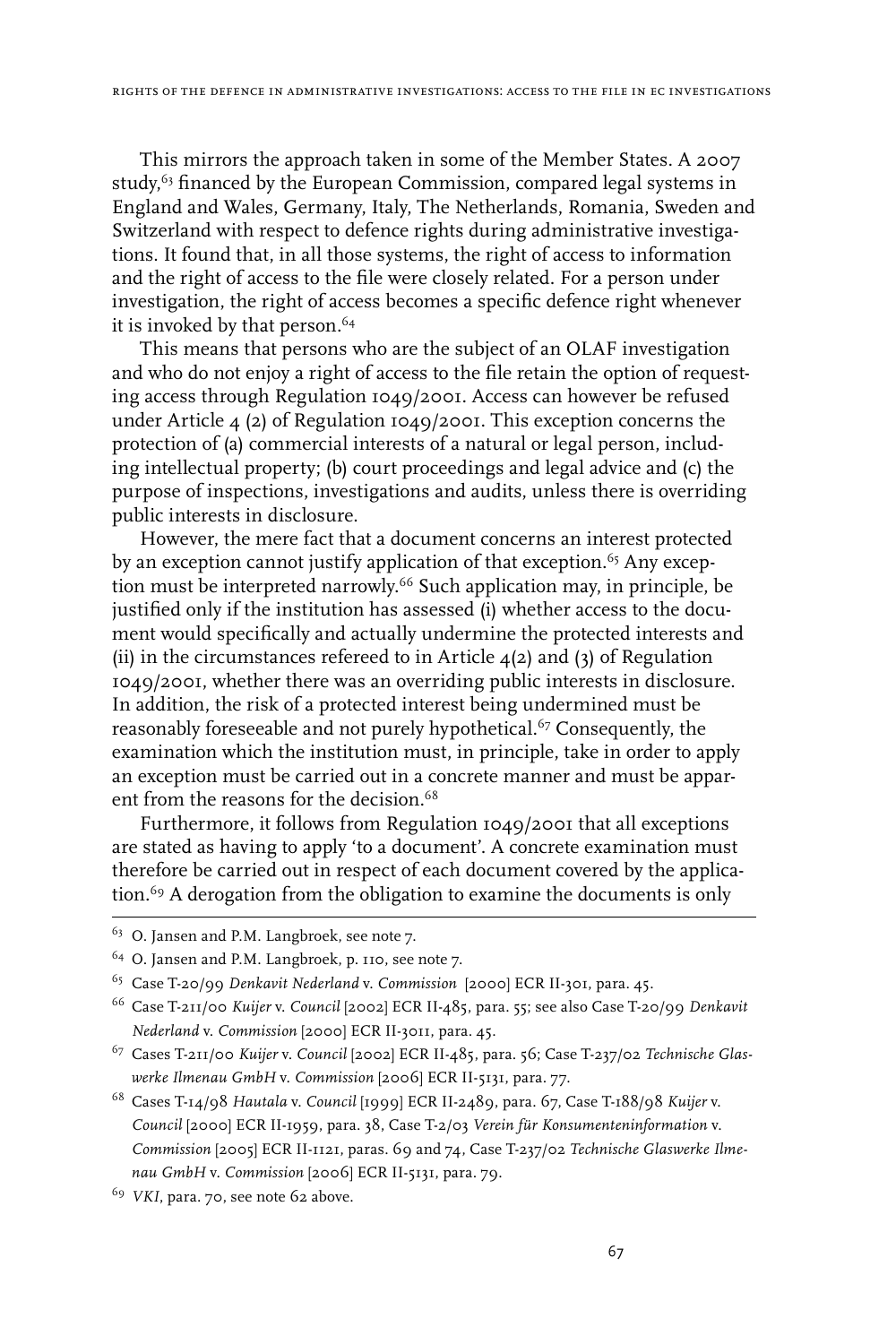permissible in exceptional cases and only where the administrative burden entailed by a concrete, individual examination of the documents proves to be particularly heavy, thereby exceeding the limits of what may reasonably be required.70

This duty to examine documents individually would only apply where the institution needs to assess whether to grant partial access under Article  $4(6)$  of Regulation 1049/2001.<sup>71</sup> Such an examination may not be necessary where, due to the particular circumstances of the individual case, it is obvious that access must be refused or on the contrary, granted. Such could be the case, *inter alia*, if certain documents were either manifestly covered in their entirety by an exception to the right of access or, conversely, required individual assessment by the European Commission.<sup>72</sup>

The Court has ruled that the mere application of Article 28(2) of Regulation 1/2003 does not inhibit the Commission with regard to disclosing the requested document under Regulation 1049/2001, provided that it does not come under the exceptions laid down in Article  $4(I)$  to (5). The Court already confirmed in its *Soda Ash* cases73 that the Commission could not base its refusal on the fact that the undertakings concerned requested confidential treatment of their documents in submitting them, except for certain sensitive information. The exception only applies for the period during which protection is justified on the basis of the content of the document.74

Several observations are in order. Firstly, it has been argued that recourse to Regulation 1049/2001 in the context of an investigation had the potential to disturb the balance created by the competition rules between the rights of the defence and the protection of business secrets of the supplying enterprises. The recourse to Article 1049/2001 may also disturb the balance between public access and the confidentiality of investigation in anti-fraud investigations. When dealing with a request for an access to documents from an interested party (a person under investigation), the Commission is not duty-bound to take the rights of the defence into account and this may lead to a refusal under Article 4(2) (the investigation exemption).

Ruling on whether an overriding public interest in disclosure could be invoked in order to secure the rights of the defence,75 the Court made clear in *Franchet and Byk*<sup>76</sup> that Regulation 1049/2001 did not provide for the

<sup>70</sup> *VKI*, para. 112, see note 62 above; Case T-237/02 *Technische Glaswerke Ilmenau GmbH* v. *Commission* [2006] ECR II-5131, para. 94.

<sup>71</sup> Case T-105/95 *WWF UK* v. *Commission* [1997] ECR II-313, para. 64.

<sup>72</sup> *VKI*, para. 75, see note 62 above; Case T-237/02 *Technische Glaswerke Ilmenau GmbH* v. *Commission* [2006] ECR II-5131, para. 86.

<sup>73</sup> This includes four decisions adopted on 19 December 1990 OJ 1990 L 152.

<sup>74</sup> Case T-237/02 *Technische Glaswerke Ilmenau GmbH* v. *Commission* [2006] ECR II-5131, para. 77; *VKI* paras. 73 and 75, see note 62 above.

<sup>75</sup> Article 4(2) of Regulation 1049/2001, last sentence.

<sup>76</sup> Case T-391/3 and T-70/04, *Y Franchet and D Byk* v. *Commission* [2006] ECR II-2023, paras. 135 et seq.